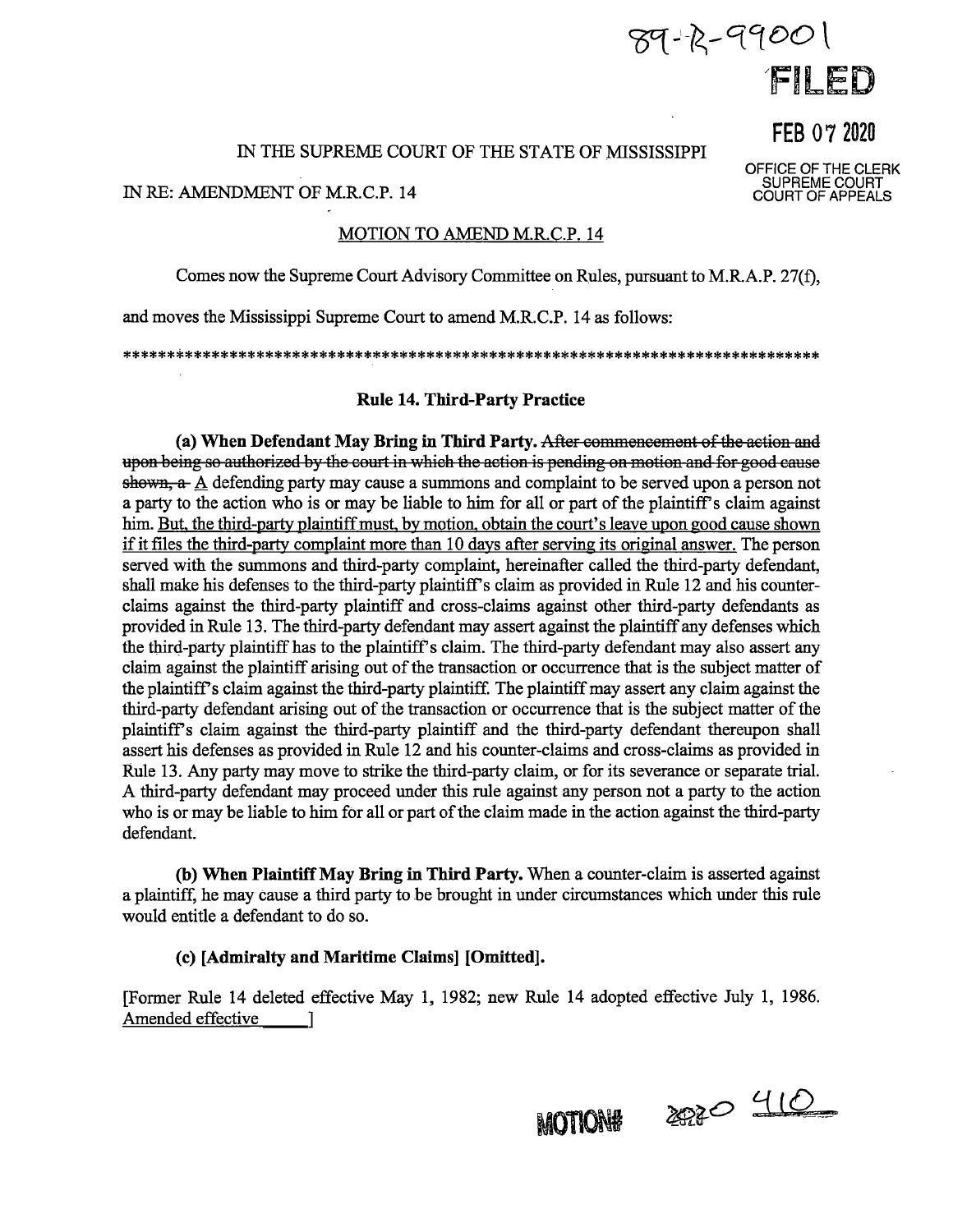#### *Advisory Committee Historical Note*

*Effective* • *Rule 14(a) was amended to authorize a defendant/third-partv plaintiff to file a third-partv complaint without leave of court within ten days after serving its original answer. So. 2d (West Miss. Cases 20 ).* 

*Effective July 1, 1986, a new Rule 14 was adopted 486-490 So. 2d XVII (West Miss. Cas. 1986).* 

*Effective May 1, 1982, Rule 14 was abrogated. 410-416 So. 2dXXI (West Miss. Cas. 1982).* 

#### *Advisory Committee Notes*

*It is essential that the third-party claim be for some fonn of derivative or secondary liability of the third-party defendant to the third-party plaintiff. Imp leader is not available for the assertion of an independent action by the defendant against a third party, even* if *the claim arose out of the same transaction or occurrence as the main claim. Once a third-party claim is properly asserted, however, the third-party plaintiff may assert whatever additional claims the third-party plaintiff has against the third-party defendant under Rule 18(a).* 

*The requirement that the third-party claim be for derivative or secondary liability may be met by, for example, an allegation of a right of indemnity (contractual or otherwise), contribution, subrogation, or warranty. The* fflies *rule does not, however create any such rights. It merely provides a procedure for expedited consideration of these rights where they are available under substantive law. An insured party has a derivative claim for indemnity against the insured party's liability insurer, and may implead the party's liability insurer,* if *the insured is being sued for damages allegedly covered by the liability policy and the insurer is disclaiming coverage pursuant to the liability policy.* 

*A defendant who is subject to joint and several liability for a plaintiff's damages may have a claim against joint tortfeasors for contribution. Generally, in Mississippi, liability for damages imposed in civil cases based upon ''fault" is several only and not joint and several, thereby obviating the need or basis for contribution claims. Mississippi Code Annotated section 85-5-7 ( 4), however, provides that '[j]oint and several liability shall be imposed on all who consciously and deliberately pursue a common plan or design to commit a tortuous act, or who actively take part in it.* " *The statute further provides that "[ a]ny person held jointly and severally liable under [such] section shall have a right of contribution from his fellow defendants acting in concert.* " *Thus, Mississippi law grants a defendant who has been held jointly and severally liable for acting in concert a right of contribution against co- defendants who were also acting in concert.* 

*A first-party insurer against loss, sued by its policyholder for such loss, has a derivative claim for subrogation against, and may imp lead the person who allegedly caused the loss, where a right of subrogation would arise from the insurer's payment of the insured plaintiff's claim.*